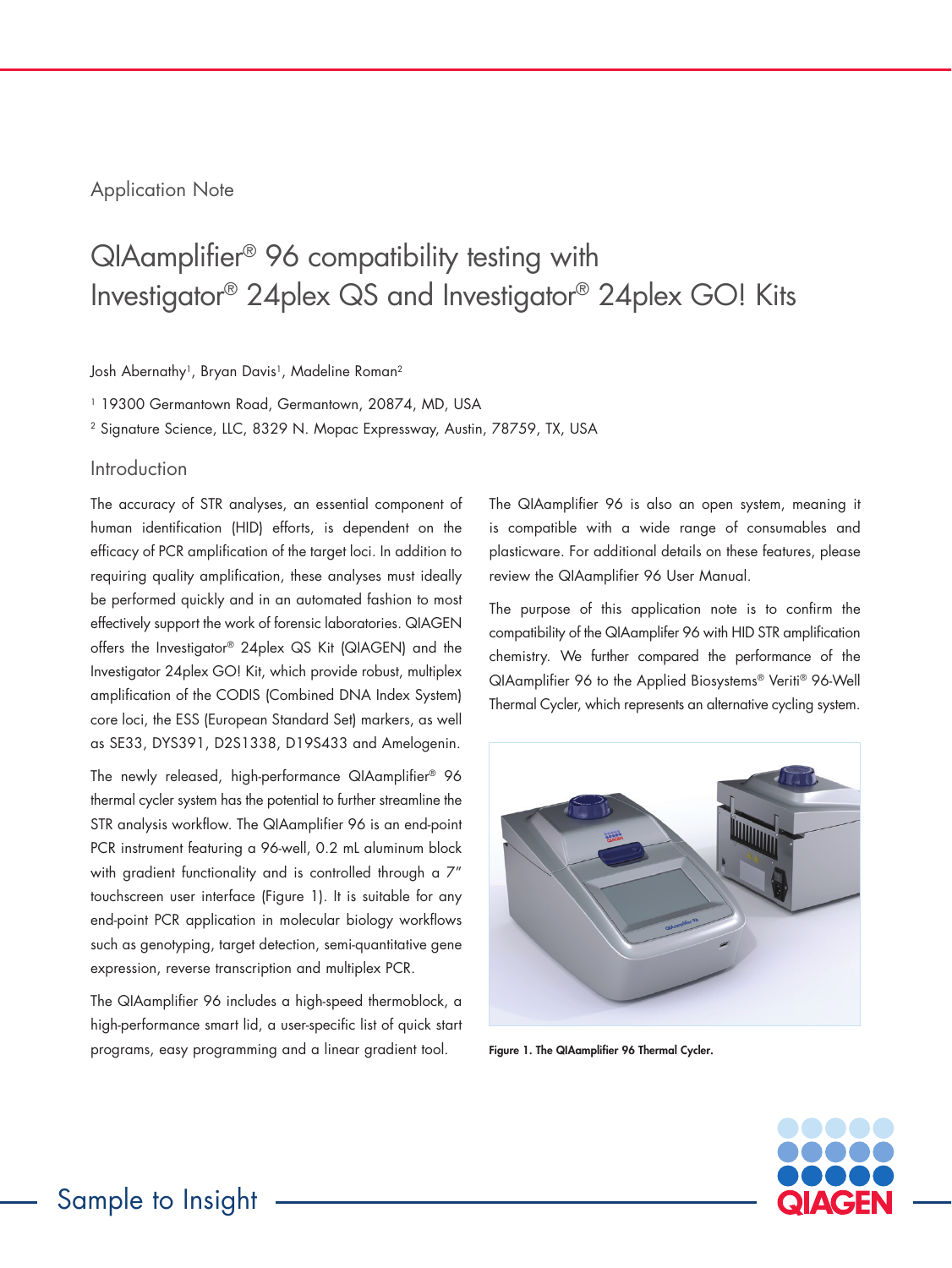# Materials and Methods

## Thermal cycler programs

The Investigator 24plex QS Kit was used to assess the compatibility of STR amplification chemistry with the QIAamplifier 96. A 29-cycle amplification program, the times and temperatures of which are described in the Investigator 24plex QS Kit Handbook, was used. The QIAamplifier 96 was set to a ramp rate of 4°C/sec and a heated cover temperature of 104°C. The 24plex QS Kit was also applied to the Applied Biosystems Veriti 96-Well Thermal Cycler, which used a 100% ramp rate and heated cover temperature of 105°C. The Veriti 96-well thermal cycler has a published average maximum block ramp rate of 3.9°C/sec.

In addition, samples prepared from three different buccal swabs using the Investigator 24plex GO! Kit were tested on both thermal cyclers. Each swab was prepared and amplified at 27 cycles, in triplicate, as described in the Investigator 24plex GO! Handbook. A total of 18 samples were amplified across both thermal cyclers.

#### Assessment parameters

Three parameters were used to assess the efficacy of the STR reactions, as indicated below: reproducibility, sensitivity and inhibition.

## Reproducibility

12 replicates of the Investigator 24plex QS Kit positive control and 4 negative template controls (NTCs) were amplified across both thermal cyclers, for a total of 32 samples. A target input amount of 0.5 ng was used for the positive controls.

#### **Sensitivity**

Two male genomic samples were used to create a 5-point dilution series (1 ng, 0.5 ng, 0.25 ng, 0.125 ng and 0.063 ng) and were amplified in triplicate across both thermal cyclers, for a total of 60 samples.

#### Inhibition

0.5 ng of Investigator 24plex QS Kit positive control was spiked with one of three final concentrations of hematin (10 µM, 20 µM and 30 µM) in the amplification reactions. Each sample was amplified in quadruplicate across both thermal cyclers for a total of 24 samples.

## Capillary electrophoresis and data analysis

All samples were injected and electrophoresed on an Applied Biosystems 3500xL Capillary Electrophoresis instrument (with Data Collection v3.1), following the recommended injection and run conditions outlined in the respective amplification kit handbooks. Subsequent data analysis was performed in GeneMapper® ID-X v1.6 using the standard panels, bins, and stutter filters. Samples amplified with 24plex QS were analyzed at the following peak amplitude thresholds: 60 relative fluorescence units (RFU; Blue), 65 RFU (Green), 65 RFU (Yellow), 65 RFU (Red), 60 RFU (Purple) and 60 RFU (Orange). Samples amplified with 24plex GO! were analyzed at a peak amplitude threshold of 150 RFU for all dye channels with a 0.2 Global Cutoff Filter.

The average peak heights for each sample were determined by dividing the total RFU for all STR fragments by the total number of true donor alleles recovered, excluding the QS. The average peak height ratio (intra-locus balance) at a heterozygous locus was determined by dividing the lower peak height of the two alleles by the higher peak height.

Intra-color balance was determined by dividing the lowest average peak height of a locus in a dye channel by the highest average peak height of another locus in the same channel. The average peak height of a locus was calculated by dividing the total RFU of the true donor alleles at that locus by two. DYS391 and the QS were excluded from this calculation.

The average allele recovery was calculated by counting the number of true donor alleles detected above the peak amplitude threshold and dividing by the total number of expected alleles for that sample.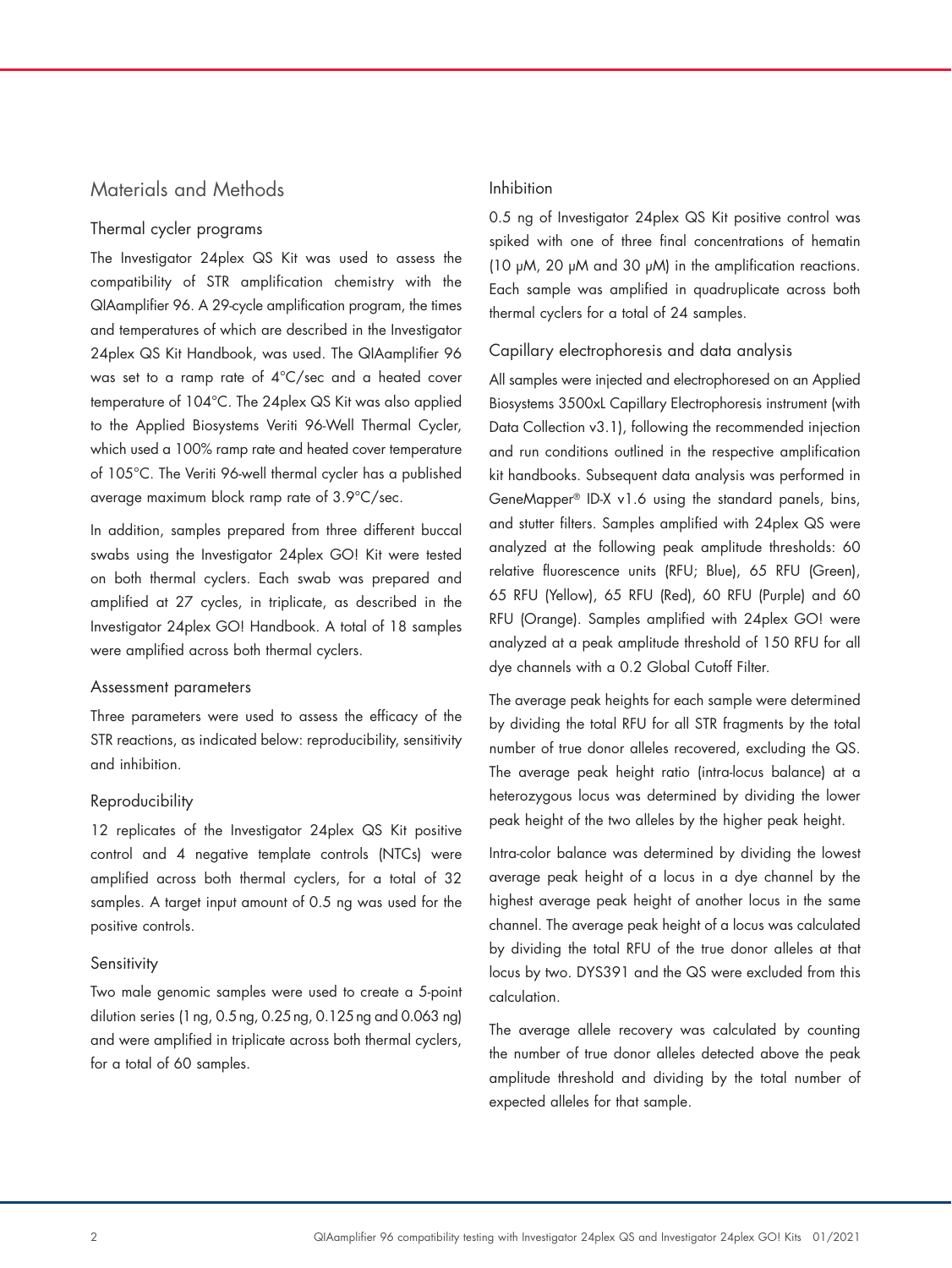# **Results**

All genotypes obtained across both thermal cyclers were 100% concordant with the reference genotypes. The results were further examined for average peak heights, average peak height ratio (intra-locus balance), intra-color balance, and, in the case of the sensitivity analysis, the average allele recovery.

## Reproducibility

All expected alleles were recovered from all replicates amplified across both thermal cyclers. The average RFUs of the Investigator 24plex QS Kit positive controls, along with their distributions, are shown in Figure 2. When the averages for each replicate were compared and analyzed using a twotailed probability of the F statistic, no significant difference was observed. All replicates across both platforms averaged a peak height ratio of 88%, with a range of 84–91%.



Figure 2. Box and whisker plot of the average peak heights of the Investigator 24plex QS positive control replicates.

The intra-color balance distributions for each thermal cycler are plotted in Figures 3 and 4. The lowest observed average intra-color balance was 49% (yellow dye channel in Figure 3) and the highest observed average intra-color balance was 80% (red dye channel in Figure 3). When the averages for each dye channel were compared and analyzed using a two-tailed probability of the F statistic, no significant difference was observed.



Figure 3. Box and whisker plot of the intra-color balance of the Investigator 24plex QS positive control amplified using QIAamplifier 96.



Figure 4. Box and whisker plot of the intra-color balance of the Investigator 24plex QS positive control amplified using Veriti.

The NTCs used in this study did not produce amplified DNA. Moreover, the QIAamplifier 96 baseline results were similar to those produced by the Veriti.

#### **Sensitivity**

## Male 1

The average allele recovery and the average peak height of all replicates for Male 1 used in the analysis of sensitivity are displayed in Figure 5. All dilution points recovered 100% of alleles across both platforms. As expected, the peak heights decreased in a linear fashion as the target input amounts decreased. When the peak height averages for each replicate were compared and analyzed using a two-tailed probability of the F statistic, no significant difference was observed.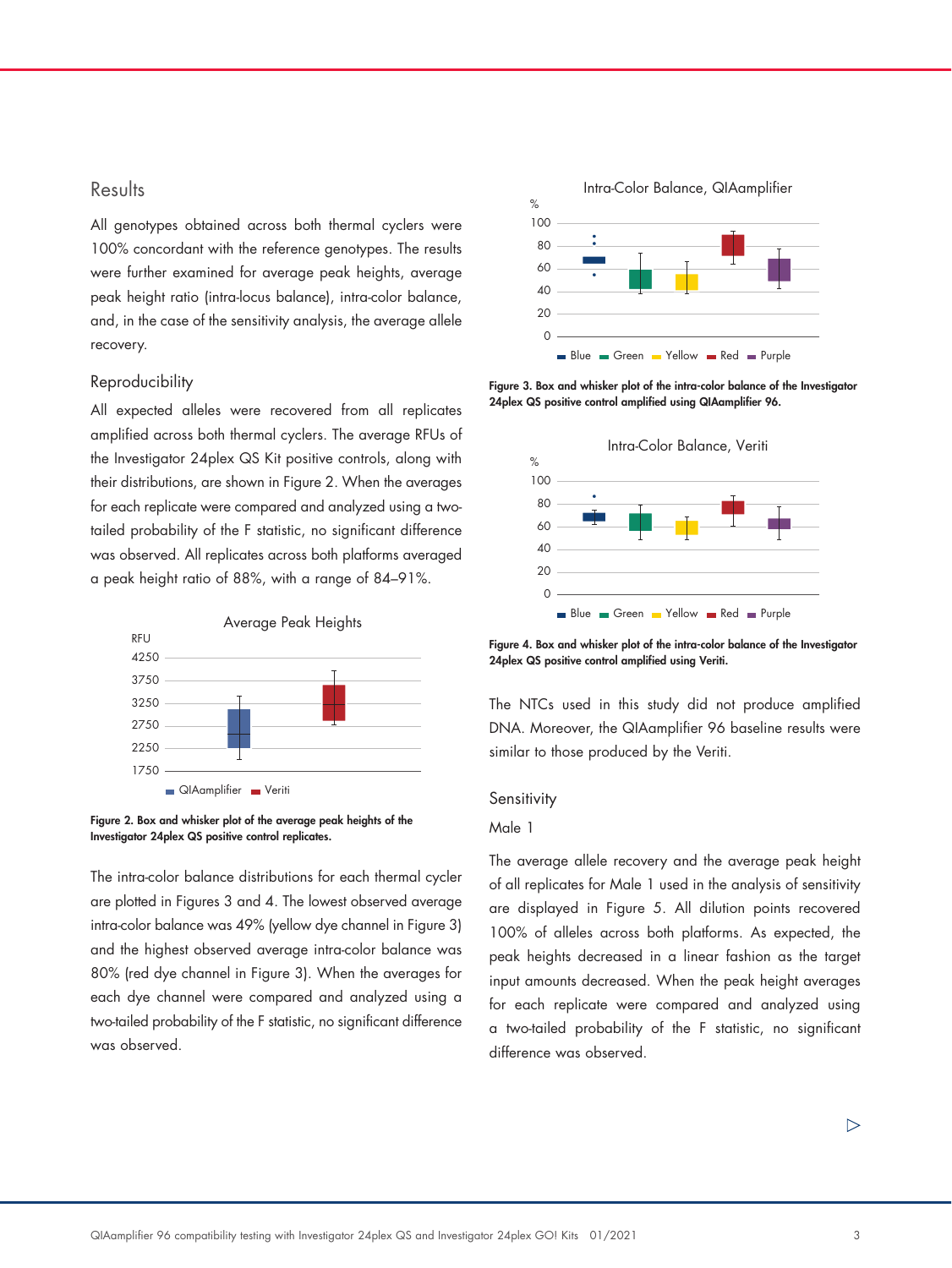

Figure 5. Average allele recovery and average peak height for Male 1 in the analysis of sensitivity (QA = QIAamplifier 96).

Average peak height ratios, as expected, decreased as the peak heights decreased and the total input amounts of DNA reached or exceeded the stochastic level of the kit. At 0.063 ng input, the average peak height ratio for both thermal cyclers was 69%.

The intra-color balance ranged from 45% (yellow channel, 0.063 ng input, Table 2) to 94% (red channel, 1ng input, Table 1). Overall, the intra-color balance was consistent between the thermal cyclers and a two-tailed probability of the F statistic found no significant differences between the data points.

### Male 2

The average allele recovery and the average peak height of all replicates for Male 2 used in the analysis of sensitivity are displayed in Figure 6. Allelic drop-out was observed beginning at 0.125 ng input. As expected, the peak heights decreased in a linear fashion as the target input amounts decreased. When the peak height averages for replicates with complete allele recovery (i.e.,  $\geq$  0.250 ng) were compared and analyzed using a two-tailed probability of the F statistic, no significant difference was observed.

Table 1. Intra-color balance for Male 1 in the analysis of sensitivity using the QIAamplifier 96

| QIAamplifier<br>Input amount | Blue | Green | Yellow | Red | Purple |
|------------------------------|------|-------|--------|-----|--------|
| ng<br>L                      | 71%  | 49%   | 55%    | 94% | 81%    |
| $0.5$ ng                     | 73%  | 57%   | .52%   | 78% | 81%    |
| $0.25$ ng                    | 70%  | 53%   | 46%    | 83% | 78%    |
| $0.125$ ng                   | 65%  | .50%  | .55%   | 73% | 62%    |
| $0.063$ ng                   | 56%  | 62%   | 48%    | 66% | 47%    |

Table 2. Intra-color balance for Male 1 in the analysis of sensitivity using the Veriti

| Veriti<br>Input amount | Blue | Green | Yellow | Red | Purple |
|------------------------|------|-------|--------|-----|--------|
| 1 ng                   | 70%  | 63%   | 61%    | 81% | 84%    |
| $0.5$ ng               | 72%  | 56%   | .56%   | 74% | 77%    |
| $0.25$ ng              | 70%  | 62%   | .52%   | 81% | 85%    |
| $0.125$ ng             | 59%  | 74%   | 60%    | 70% | 68%    |
| $0.063$ ng             | 73%  | 51%   | 4.5%   | 63% | 60%    |



Figure 6. Average allele recovery and average peak height for Male 2 in the analysis of sensitivity (QA = QIAamplifier 96).

Consistent with the results for Male 1, the average peak height ratios for Male 2 decreased as the peak heights decreased and the total amount of input DNA reached or exceeded the stochastic level of the kit. At 0.063 ng input, the average peak ratio for both thermal cyclers was 65%.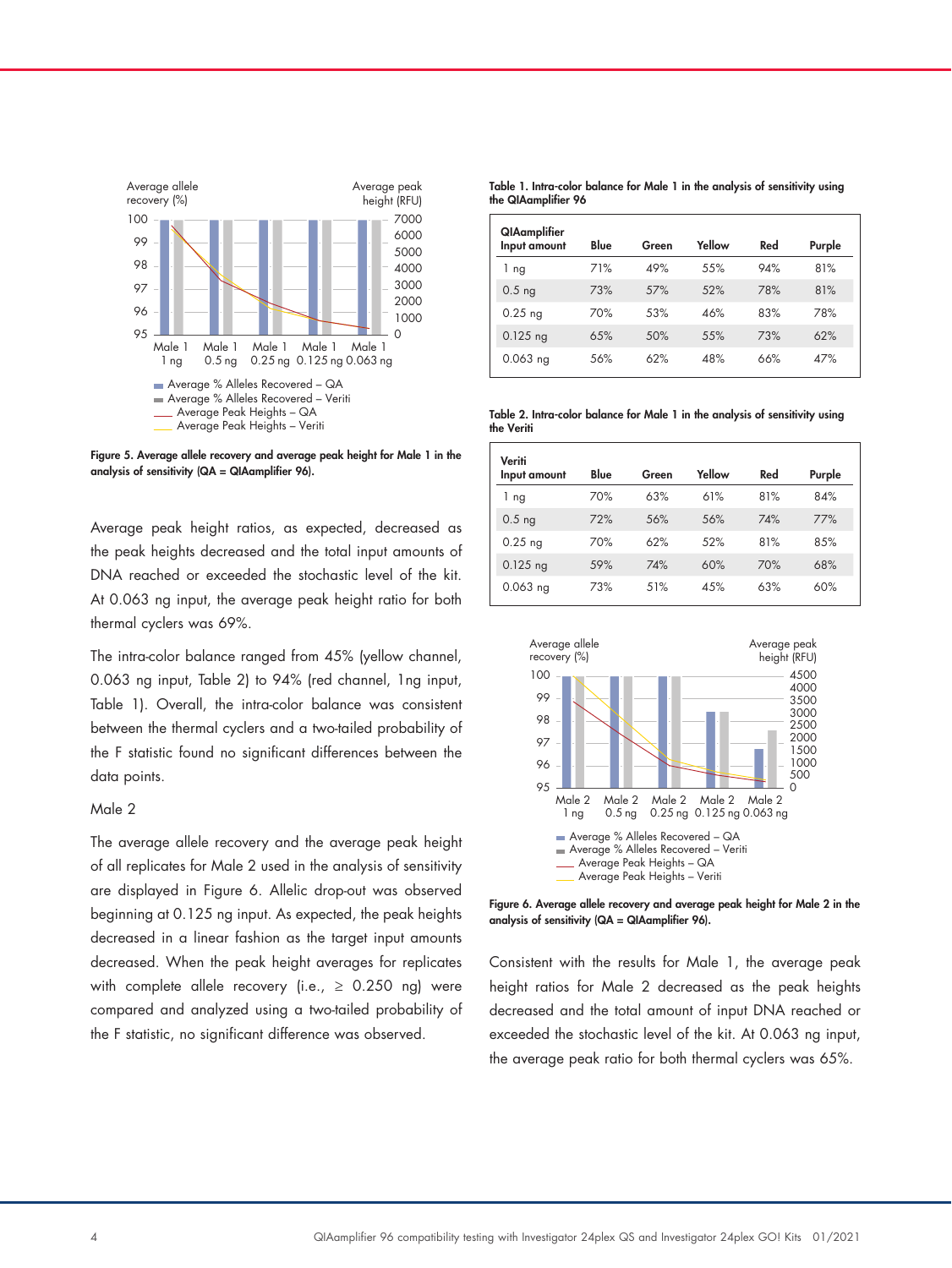The intra-color balance ranged from 33% (yellow channel, 0.063 ng input, Table 4) to 91% (red channel, 1 ng input, Table 3). As allelic drop-out increased, the average intracolor balance decreased. Overall, the intra-color balance was consistent between the thermal cyclers and a two-tailed probability of the F statistic found no significant difference between samples with complete allele recovery.

Table 3. Intra-color balance for Male 2 in the analysis of sensitivity using the QIAamplifier 96

| QIAamplifier<br>Input amount | Blue | Green | Yellow | Red  | Purple |
|------------------------------|------|-------|--------|------|--------|
| 1<br>ng                      | 59%  | 62%   | .53%   | 91%  | 76%    |
| $0.5$ ng                     | 61%  | 6.5%  | .52%   | 88%  | 80%    |
| $0.25$ ng                    | 58%  | .52%  | 47%    | 68%  | 75%    |
| $0.125$ ng                   | 66%  | 46%   | 37%    | 85%  | 68%    |
| $0.063$ ng                   | 48%  | 43%   | 41%    | .57% | .57%   |

Table 4. Intra-color balance for Male 2 in the analysis of sensitivity using the Veriti

| Veriti<br>Input amount | Blue | Green | Yellow | Red  | Purple |
|------------------------|------|-------|--------|------|--------|
| 1 ng                   | 67%  | 73%   | 48%    | 82%  | 81%    |
| $0.5$ ng               | 67%  | 75%   | 51%    | 81%  | 87%    |
| $0.25$ ng              | 54%  | 73%   | 42%    | 77%  | 74%    |
| $0.125$ ng             | 62%  | 74%   | 39%    | 73%  | 84%    |
| $0.063$ ng             | 42%  | 64%   | 33%    | .57% | 54%    |

#### Inhibition

All of the positive control samples obtained 100% allele recovery with all levels of inhibitor tested across both thermal cyclers. The average peak height distributions are plotted in Figure 7. No significant difference was observed when the averages for each replicate were compared and analyzed using a two-tailed probability of the F statistic. The average peak height ratios averaged 87% for all samples, with a range of 83–90%.



Figure 7. Box and whisker plots of the average peak heights of Investigator 24plex QS positive controls spiked with varying levels of hematin.

The intra-color balance distributions for each thermal cycler are plotted in Figures 8 and 9. The lowest observed average intra-color balance was 49% (yellow dye channel, Figure 8) and the highest average observed was 77% (red channel, Figure 8). When the averages for each dye channel were compared and analyzed using a two-tailed probability of the F statistic, no significant difference was observed.



Figure 8. Box and whisker plot of the intra-color balance for Investigator 24plex QS positive controls spiked with varying levels of hematin amplified on the QIAamplifier 96.



Figure 9. Box and whisker plot of the intra-color balance for Investigator 24plex QS positive controls spiked with varying levels of hematin amplified on the Veriti.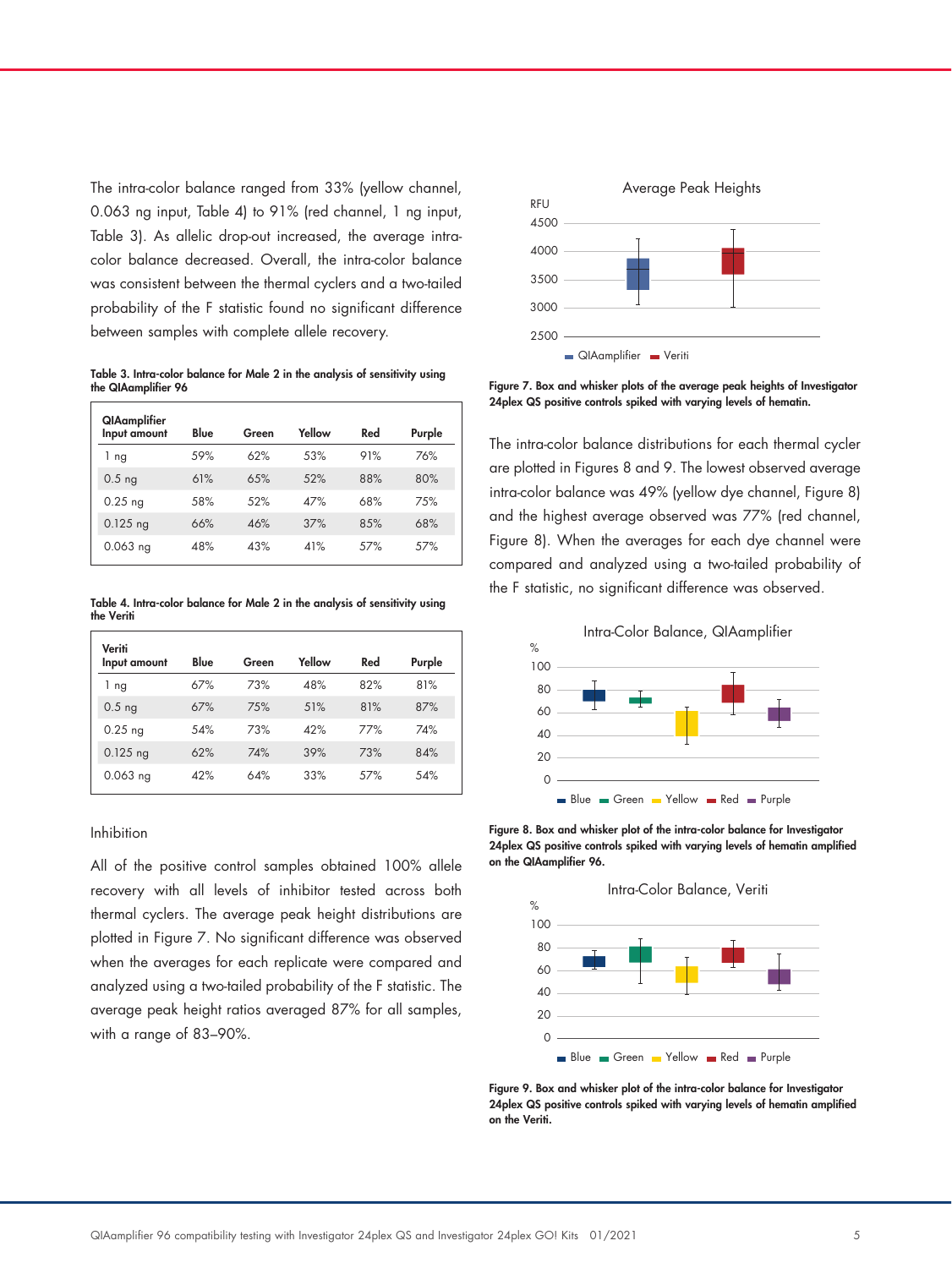#### Direct Amplification

All replicates amplified across both thermal cyclers obtained 100% allele recovery. The average peak height distributions are plotted in Figure 10. No significant difference was observed when the averages for each replicate were compared and analyzed using a two-tailed probability of the F statistic. The average peak height ratios averaged 91% for all samples, with a range of 88–92%.



Figure 10. Box and whisker plot of the average peak heights for buccal swabs amplified with Investigator 24plex GO!.

The intra-color balance distributions for each thermal cycler are plotted in Figures 11 and 12. The lowest observed average intra-color balance was 43% (yellow dye channel, Figure 11) and the highest average observed was 87% (green channel, Figure 12). When the averages for each dye channel were compared and analyzed using a twotailed probability of the F statistic, no significant difference was observed.



Figure 11. Box and whisker plot of the intra-color balance for buccal swabs amplified with Investigator 24plex GO! using the QIAamplifier 96.



Figure 12. Box and whisker plot of the intra-color balance for buccal swabs amplified with Investigator 24plex GO! using the Veriti.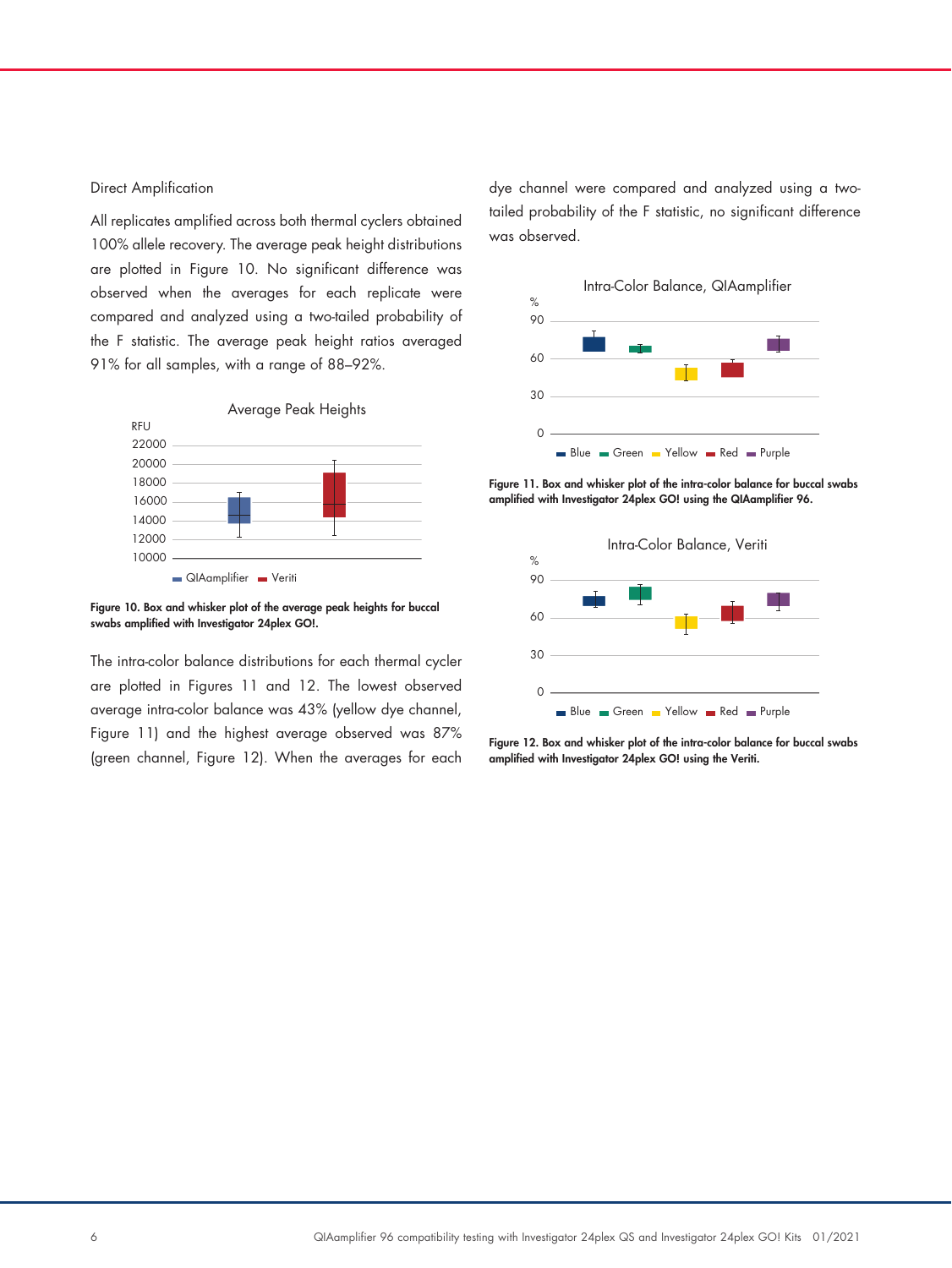# Conclusions

Our results indicate that the QIAamplifier 96 is compatible with the STR amplification chemistry of the Investigator 24plex QS Kit and the Investigator 24plex GO! Kit. STR amplification using both kits performed well on the QIAamplifier 96 thermal cycler platform, as well as the Veriti system. We observed no significant differences in peak heights, allele recovery, peak height ratio, or intra-color balances between these platforms as assessed using a twotailed probability of the F statistic. We also observed no new reproducible STR artifacts. We propose that additional human identification STR kits could generate highly comparable data when amplified on a QIAamplifier 96.

## Summary

Use of the QIAamplifier 96 thermal cycler provides:

- Compatibility with the STR amplification chemistry of the Investigator 24plex QS Kit and the Investigator 24plex GO! Kit
- Efficient, reproducible STR amplification, competitive with other thermal cycler platforms
- An open thermal cycler system for flexibility of chemistries and plasticware

## Acknowledgments

We thank Leslie Parke and Madeline Roman of Signature Science, LLC, 8329 MoPac Expressway, Austin, TX 78757 for their help in facilitating these experiments.